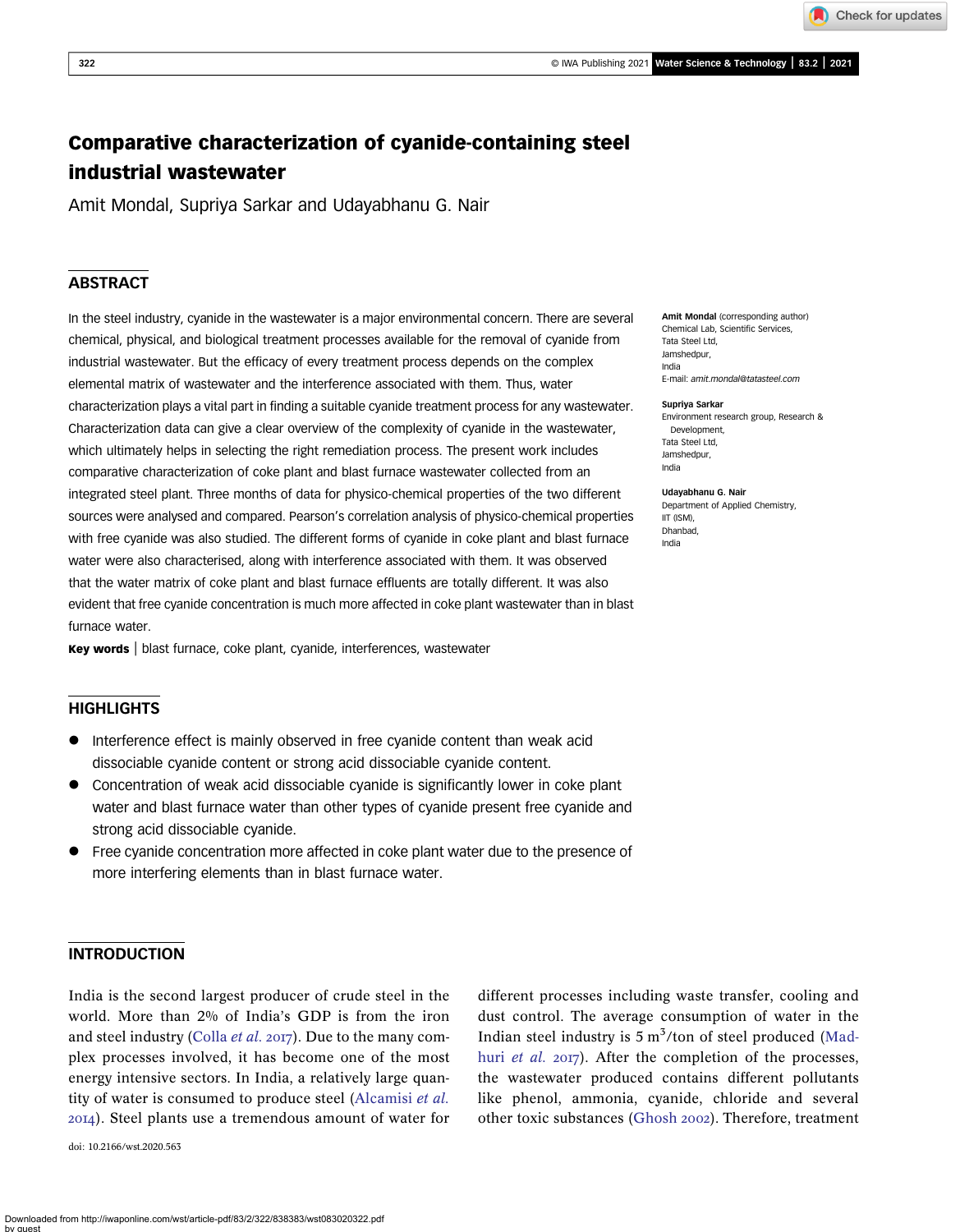of the wastewater is essential, before discharging into the environment, to reduce the harmful elements below permissible limits. Several treatment methodologies have been designed and developed by researchers across the globe to meet the norms set by various governments and environment protection agencies ([Alcamisi](#page-7-0) et al. 2014; [Satyendra](#page-8-0) 2015). Among pollutants, cyanide is an extremely dangerous component due to its lethal effect on aquatic and human life ([Halet](#page-8-0) et al.  $2015$ ; [Singh](#page-8-0) et al. ). The wastewater from coke plants and blast furnaces has been identified as the main contributors of toxic aqueous cyanide from the iron and steel industries [\(Saha](#page-8-0)  $et$  al. 2018).

In coke plants, removal of coal derivatives and coke oven gas processing produce highly contaminated liquor containing tar, naphthalene, ammonia and other toxic components (Kwiecińska et al. 2017). After the recovery of by-products, the ammonia-still process is used for the removal of huge quantities of ammonia from the water (Park [et al.](#page-8-0) 2008). Water from the by-product recovery process contains various toxic organic and inorganic compounds, such as ammonia, thiocyanate, phenols and cyanides. Wastewater generated in the gas cleaning stage is the main source of cyanide in coke plant water. In the biological oxygen treatment (BOT) plant, activated sludge is used for the microbial reduction of the cyanide, thiocyanate, ammonia and phenol content. After biological treatment, chemical treatment is used to reduce the cyanide value below the maximum contaminant limit (MCL) or permissible limit of 0.2 ppm. Large quantities of water (120  $\text{m}^3/\text{h}$ ) are discharged into the environment after the removal of colour through proper treatment.

Cyanide formation in blast furnaces mainly occurs through sodium and potassium present in raw materials (coke, ore, fluxes) as oxides, carbonates and silicates. Vaporized alkali metals react with nitrogen from the air blast and carbon from the coke to form alkali cyanide at temperatures of more than  $1,000 \degree C$  ([Petelin](#page-8-0) *et al.* 2008). This alkali cyanide is carried upward by top gas and leaves the blast furnace. During top gas purification and subsequent scrubbing of sludge, these alkali cyanides dissolve in the water. The equation for cyanide formation is as follows  $(M = Na, K)$ .

$$
M_2SiO_3 + 3C = 2M + Si + 3CO \tag{1}
$$

$$
M + 2C + N_2 = 2MCN \tag{2}
$$

The scrubber water contains different forms of cyanide, suspended matter and appreciable amounts of chloride, ammonia and other dissolved materials. The recirculation of scrubber water results in a significant increase in the concentration of chloride along with cyanide and other dissolved contaminants in the blow down water. During the discharge of blast furnace blow down water, the cyanide enters the environment if not treated properly.

However, the characteristics of cyanide are significantly different in blast furnace and coke plant wastewater due to the differences in matrices. Cyanide present in the coke plant discharge water is associated with contaminants like ammonia, thiocyanate, sulphides, phenol and poly aromatic hydrocarbons (PAH). Whereas blast furnace blow down water contains cyanide along with chloride, ammonia, dissolved solids and other inorganic contaminants.

Blast furnace and coke plant wastewaters are mixtures of different types interfering elements, which interfere during cyanide remediation processes [\(Matino & Colla](#page-8-0) ). The treatment efficiency of these wastewaters is affected largely by the presence of different combinations of interfering elements such as thiocyanate, ammonia, phenol etc. ([Dash](#page-8-0) et al. 2009, [Mishra](#page-8-0) et al. 2018). Remediation processes respond differently to different types of cyanide complexes present in the wastewater matrix ([Dash](#page-8-0) [et al.](#page-8-0) 2009). Different cyanide measurement methods also encounter different types of interference due to these differ-ences in the wastewater matrix ([Biswas](#page-8-0) 2013; [Pal & Kumar](#page-8-0) 2014).

Cyanide  $(CN^{-})$  is a monovalent anion in which equimolar amounts of nitrogen and carbon atoms form triple covalent bonds. The chemical composition of cyanide in a solution depends on various factors such as pH, the presence of trace elements and other interfering elements ([Jaszczak](#page-8-0) et al.  $2017$ ). Subsequently their environmental effects are also different. Cyanide is categorized based on the relative stability of its compounds and complexes in water as follows:

- Free cyanide  $(CN_F)$ : the sum of hydrogen cyanide (HCN) and cyanide ions (CN<sup>-</sup>). It exists as HCN at  $pH < 7$  and as  $CN^-$  at  $pH > 10.5$ . It is the most toxic form cyanide. In water,  $CN_F$  is approximately a thousand times more toxic to aquatic organisms than to humans [\(Ikuta](#page-8-0) et al. 1999).
- Weak acid dissociable cyanide  $(CN_{WAD})$ :  $CN_{WAD}$  refers to weak to moderately strong metal cyanide complexes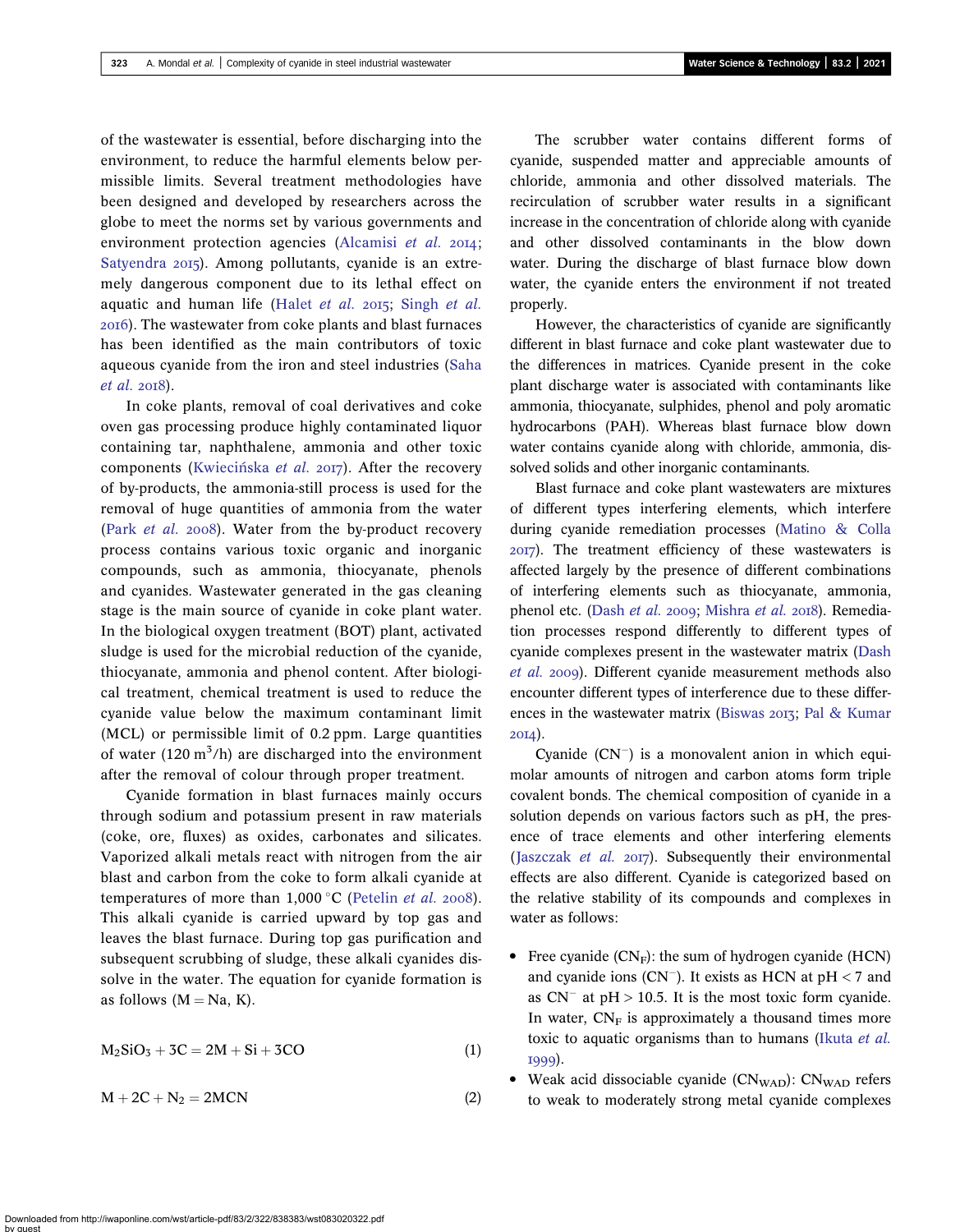which release cyanide ions in mildly acidic conditions. This includes complex cyanides of Zn, Cu, Cd, Hg, Ni and Ag that dissociate under pH 3–6.

• Strong acid dissociable cyanide  $(CN<sub>SAD</sub>)$ :  $CN<sub>SAD</sub>$  are the strong metal cyanide complexes of Fe and Co, which require strong acidic conditions to dissociate and liberate hydrogen cyanide gas.

Total cyanide  $(CN_T)$  is the combination of all three types of cyanide (Figure 1). Toxicity of cyanide species follow the order of  $CN_F > CN_{WAD} > CN_{SAD}$ . The legislation of the Indian government for cyanide discharge deals only with  $CN<sub>F</sub>$  as it is highly toxic to living organisms and even deadly in nature. As per the Central Pollution Control Board (CPCB) of India, the discharge limit of  $CN_F$  to the environment is  $0.2$  ppm [\(Mondal](#page-8-0) *et al.* 2019).

Cyanide treatment in wastewater includes all three types of cyanide. The sensitivity of the treatment process is very much dependent on the characteristics of the different types of cyanide (Dash *[et al.](#page-8-0)* 2009). The presence of thiocyanate in the wastewater can also create analytical interference during sample preservation with NaOH ([Dela](#page-8-0)ney [et al.](#page-8-0) 2007; [Sebroski](#page-8-0) 2011). To increase the accessibility of fresh water, reuse or recycling of wastewater is of utmost importance with suitable cyanide treatment technology. Detailed characterization of the wastewater matrix from different sources is thus essential to enable proper remediation methods with optimum efficiency.

The present study was carried out to find the concentration of different parameters of coke oven and blast furnace wastewaters that can affect cyanide concentration and its remediation. The wastewater matrix from these two sources are completely different as the sources of cyanide are different. In this study, the correlation of cyanide with different parameters has been analysed for these two different water matrices using Pearson correlation coefficient (r). In addition, the study includes the identification of the types of cyanide present in coke oven and blast



furnace water and the underlying interference associated with them.

### MATERIALS AND METHODS

#### Sampling of water

For the present experimental studies, water samples were collected from the blast furnace and coke oven of an integrated steel plant situated in the eastern part of India.

#### Analysis of blast furnace and coke oven water quality

Wastewater samples were collected in plastic jars from the blast furnace blow down and the coke plant for a period of 3 months with a sampling frequency of once every 3 days. Analysis of physico-chemical properties such as pH, total dissolved solids (TDS), biological oxygen demand (BOD), chemical oxygen demand (COD), contaminants such as ammonia, sulphate, thiocyanate, phenol, chloride, CN<sub>F</sub>, complex cyanide (metal cyanide) and other cations and anions in the wastewater was carried out. The colour of the blast furnace and coke plant wastewater was also determined. Chemical characterization tests for all the parameters were performed in duplicate, other than  $CN_F$ analysis, which was conducted in triplicate.

#### Sample preservation and storage

For the analysis of cyanide, sample storage and preservation are very important steps. Cyanide volatilizes quickly at neutral pH, thereby losing the  $CN^-$  in the sample prior to its measurement. To increase the holding time of cyanide, sodium hydroxide (NaOH) was added immediately after collection of the wastewater samples to adjust the pH to >12. With this addition of NaOH, the specified holding time of cyanide is increased to  $14$  days [\(Ma & Purnendu](#page-8-0) 2010; [Sebroski](#page-8-0) 2011).

#### Analysis of pH

The pH of the wastewater was measured using a pH meter (Systronics, India, digital pH meter, model no: 335).

### Analysis of TDS

TDS is a measure of the combined content of all inorganic Figure 1 | Nature of Cyanide. And **State 2 and State 2 and State 2 and Organic substances contained in a liquid in molecular,**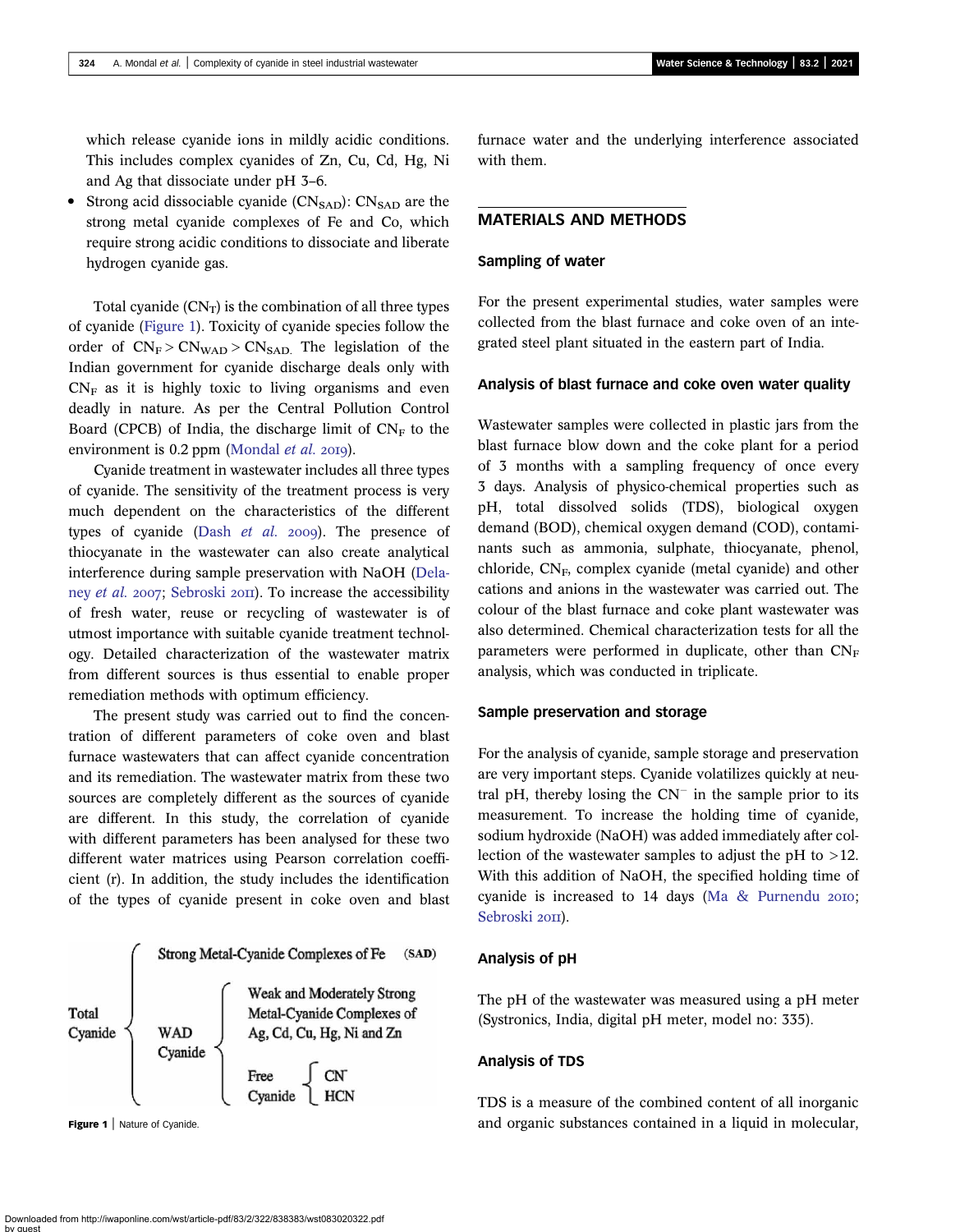ionized or micro-granular (colloidal sol) suspended form [\(Hussain](#page-8-0) 2019). TDS was measured using a TDS meter (Systronics, India, model no: 308), with the value reported in ppm.

### Analysis of conductivity

Conductivity of the wastewater of these two sources were measured using a conductivity meter (Systronics, India).

#### Analysis of free cyanide  $(CN_F)$

Analysis of  $CN_F$  was done potentiometrically using a cyanide ion selective electrode (ISE) (Thermo Fisher Scientific). Due to the low sample analysis time, approximately 5 min, many tests can be done at a time by this method. This method can be used to analyse  $CN_F$  in the range of 0.05–10 ppm.

#### Analysis of total cyanide  $(CN_T)$

Total cyanide was measured by the total distillation method followed by colorimetric estimation using a spectrophotometer according to the procedure set out in [APHA \(](#page-8-0)2005). In the colorimetric method,  $CN^-$  in the alkaline distillate obtained from preliminary distillation is converted to CNCl by reaction with chloramine-T at pH < 8. After the reaction is complete, CNCl forms a red-blue colour on addition of pyridine-barbituric acid reagent.

#### Analysis of weak acid dissociable cyanide  $(CN_{WAD})$

The analysis was done by distillation with weak acid at pH 4.5 followed by colorimetric analysis using a spectrophotometer according to the procedure set out in APHA  $(2005)$ .

### Determination of other elements in the wastewater

Blast furnace blow down water and coke plant water contain other interferences, including ammonia, sulphate, thiocyanate, phenol, nitrate, nitrite, iron, calcium, magnesium, etc. The analysis of cations such as Fe, Ca, Mg, Na, K, Zn, Cu, Cd and Ni was carried out in inductively coupled plasma optical emission spectroscopy (ICP-OES; Spectro Arcos). Whereas anions (sulphate, chloride, phosphate) were determined by ion chromatography (IC) (Metrohm). The phenol and total nitrogen content were

measured by the Kjeldahl method using UDK 149 Automatic Distillation Unit with Titrator Connection (VELP Scientifica).

#### Determination of wastewater colour

Coke plant effluent after BOT treatment becomes a more intense dark brown colour due to the presence of degraded phenol compounds [\(Mijangos](#page-8-0) et al. 2006). However, this wastewater also contains relatively large quantities of various cyanide compounds, both complex and simple, and complex organic compounds, which are the major environmental concern if discharged or reused without any further treatment. It is, therefore, necessary to reduce the colour in the wastewater to a level that is not harmful to plant, animal or human life prior to disposal. The colour of the wastewater was measured by the colour instrument (Lovibond) and expressed in Pt/Co unit.

### RESULTS AND DISCUSSION

#### $CN_F$  in blast furnace and coke plant wastewater

 $CN_F$  in blast furnace water (BFW) and coke plant water (CPW) were analysed continuously for 3 months [\(Figure 2\)](#page-4-0). Both the CPW and the BFW showed nearly similar (median) values of  $CN_F$  content: 5 ppm and 4.78 ppm respectively. But the variation of  $CN_F$  is higher in CPW, with a minimum of 2.8 ppm to a maximum of 9 ppm, compared to BFW where it varies from 3.03 ppm to 7.67 ppm.

# Characterization of steel wastewater from two different sources

Steel wastewater from the blast furnace and coke plant were analysed for pH, TDS, colour, and the concentration of chloride and  $CN_F$ . Other important parameters such as sulphate, nitrate, nitrite, thiocyanate, phenol was also measured to assess their interfering effect with cyanide. In addition to this, other important parameters such as Na, K, Ca, Mg, COD, BOD, total Kjeldahl nitrogen (TKN) were also analysed to find the comparative characteristics of the two different sources of water. In total, 3 months of data were compiled. From the experimental results, it was observed that the wastewater characteristics are totally different in the two sources. [Table 1](#page-5-0) illustrates the concentration of the different parameters.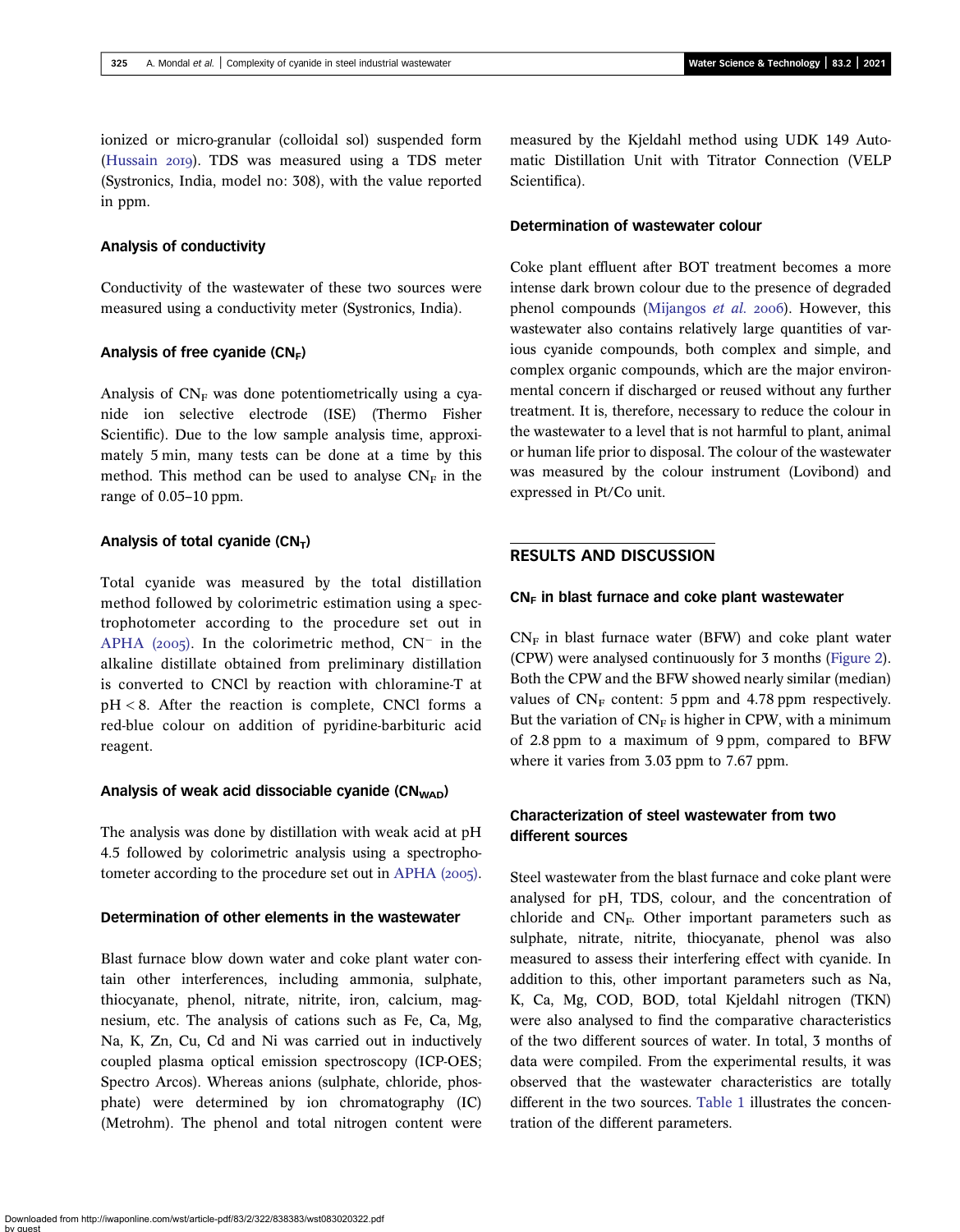<span id="page-4-0"></span>

**Figure 2** | Variation of  $CN_F$  in CPW and BFW.

The results showed that there is a large difference in colour between the two different water matrices, with average values of 2,795 Pt/Co and 6.23 Pt/Co for CPW and BFW respectively. In CPW, the colour of the water is dark brown, whereas in BFW it is nearly colourless. This is due to the formation of intensely coloured aromatic compounds (ortho- and para- benzoquinone) by catechol, resorcinol and hydroxyquinone, which formed during the degradation of phenol in BOT treatment ([Mijangos](#page-8-0) *et al.* 2006).

The conductivity of CPW is lower than that of BFW, with average values of 4,978 ms and 8,359 ms respectively. This difference in conductivity is in accordance with the TDS value of the two sources: 2,782 ppt and 6,445 ppt for CPW and BFW respectively. A strong correlation between TDS and conductivity is in line with the research work by Choo-in  $(2019)$ .

Average chloride concentration is high in both the sources, but the range is higher in BFW (923–2,094 ppm) than in CPW (894–1,451 ppm) ([Colla](#page-8-0) *et al.* 2017). There is a huge difference in sulphate data between the two sources. The concentration of sulphate is very high in CPW (1,090–2,288) whereas in BFW it is very low (29– 105) ([Saha](#page-8-0) et al. 2018). Another major difference observed is in phenol and thiocyanate concentrations. Both are negligible in BFW, whereas the concentration is higher in CPW. The high phenol content is due to the decomposition of organic matter during coke making and subsequent release with CPW ([Halet](#page-8-0) et al. 2015). COD and BOD values are higher in CPW and vary from 1,560 ppm to 2,164 ppm and 1,022 ppm to 1,242 ppm respectively, whereas BFW contains very low COD and BOD. Biological treatment is used in CPW to reduce this high load of BOD and COD [\(Mukherjee](#page-8-0) et al. 2012). TKN and total concentration of organic and ammoniacal nitrogen provide the information about the organic nitrogen content present in wastewater. Higher value of TKN in CPW may be due to the presence of higher thiocyanate and ammonia content. Concentration of Na in CPW and BFW is 1,164 and 300 ppm respectively. The high value in CPW is due to the use of sodium hydroxide in coke oven gas cleaning and is a by-product of the recovery process ([Wang](#page-8-0) et al. 2002; Park [et al.](#page-8-0) 2008).

### Pearson's correlation analysis between  $CN_F$  and different physico-chemical properties

Pearson's correlation coefficient (r) is significantly different in CPW and BFW. Parameters such as pH, sulphate ( $SO_4^{2-}$ ), Na and K show moderate correlation with  $CN_F$ in BFW with r values of 0.55,  $-0.52$ , 0.4 and 0.41 respectively. In CPW,  $CN_F$  is moderately correlated with thiocyanate and conductivity, with r values of 0.45 and  $-0.46$  respectively. No strong correlation of  $CN_F$  exists with any single physico-chemical parameter. Other than some moderate correlations, most of the correlations are weak to very weak in both the sources of water. In addition, no strong correlation of  $CN_F$  with the major interfering elements such as thiocyanate, phenol, sulphate, TKN, etc. exist.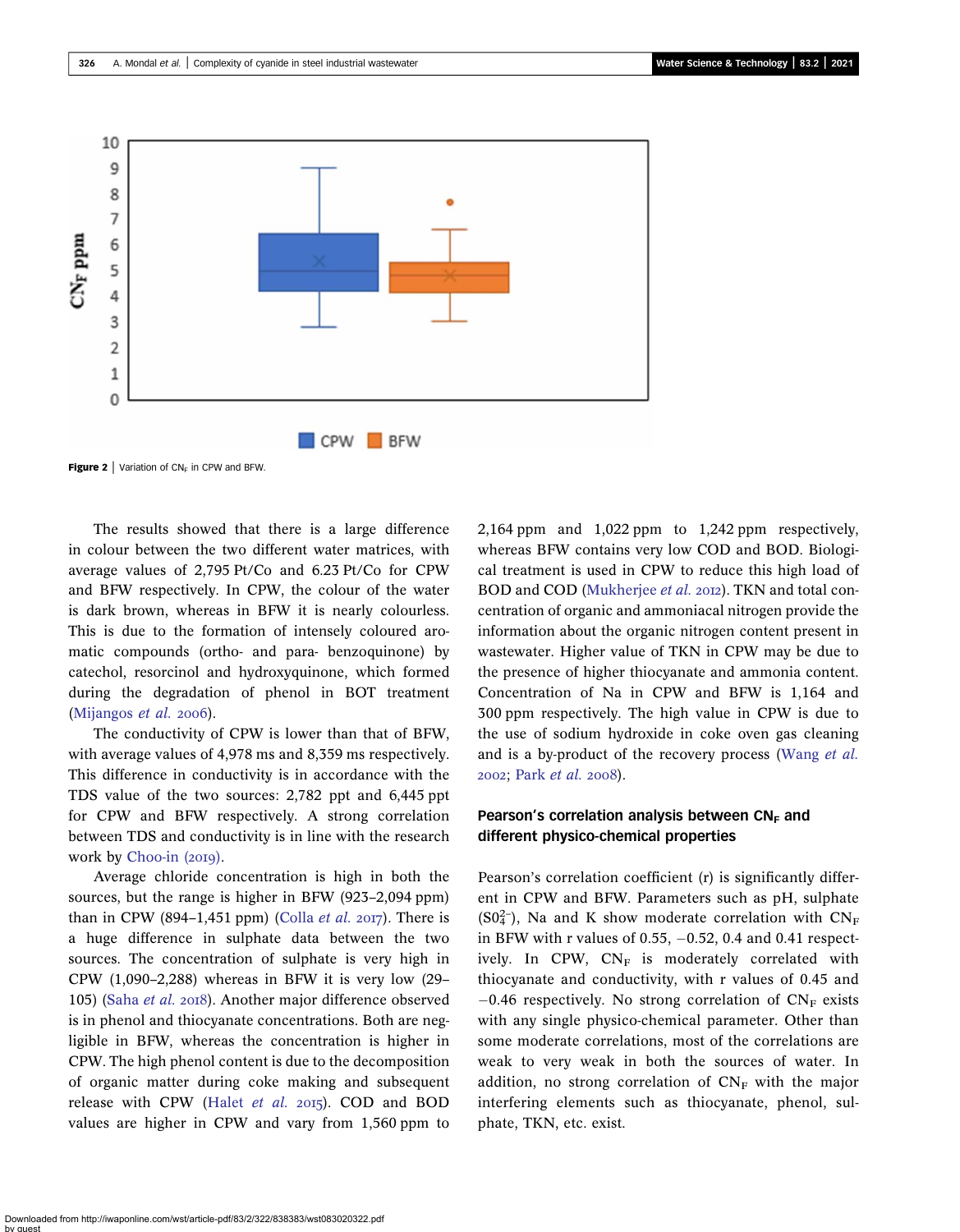| Parameter        | Unit  | <b>CPW</b> |       |       |       | <b>BFW</b> |       |        |       |
|------------------|-------|------------|-------|-------|-------|------------|-------|--------|-------|
|                  |       | Average    | Min   | Max   | SD*   | Average    | Min   | Max    | SD*   |
| $CN_F$           | ppm   | 5.34       | 2.8   | 9.00  | 1.63  | 4.78       | 3.03  | 7.76   | 0.98  |
| Colour           | Pt/Co | 2,795      | 2,550 | 2,950 | 94.94 | 6.23       | 0.10  | 64.8   | 17.82 |
| pH               |       | 8.73       | 8.10  | 9.40  | 0.29  | 7.96       | 7.14  | 8.98   | 0.53  |
| Conductivity     | mS    | 4,978      | 4,170 | 5,710 | 395   | 8,359      | 7,823 | 8,740  | 262   |
| <b>TDS</b>       | ppt   | 2,782      | 2,231 | 3,350 | 254   | 6,445      | 5,905 | 6,934  | 217   |
| Cl               | ppm   | 1,196      | 894   | 1,451 | 124   | 1,218      | 923   | 2,094  | 188   |
| Fe               | ppm   | 4.20       | 0.50  | 9.40  | 1.71  | 0.09       | 0.03  | 1.10   | 0.18  |
| $SO_4^{2-}$      | ppm   | 1,330      | 1,090 | 2,288 | 225   | 54.34      | 29    | 105    | 15.98 |
| Na               | ppm   | 1,164      | 880   | 1,355 | 137   | 300        | 75    | 566    | 83.84 |
| K                | ppm   | 695        | 50    | 1,289 | 420   | 454        | 302   | 622    | 62.59 |
| Ca               | ppm   | 73.20      | 45.20 | 105   | 12.80 | 175        | 73    | 311    | 60.75 |
| Mg               | ppm   | 14.19      | 7.00  | 23.30 | 4.00  | 48.05      | 40    | 67     | 5.88  |
| Total P          | ppm   | 113        | 0.24  | 644   | 142   | 0.14       | 0.01  | 1.01   | 0.25  |
| <b>COD</b>       | ppm   | 1,931      | 1,560 | 2,164 | 79.03 | 53.89      | 12.00 | 102.00 | 25.34 |
| BOD <sub>5</sub> | ppm   | 1,242      | 1,022 | 1,446 | 42.30 | 30.92      | 15.60 | 42.30  | 6.80  |
| Thiocyanate      | ppm   | 423        | 301   | 542   | 71.63 | 7.14       | 1.02  | 15.67  | 4.16  |
| Phenol           | ppm   | 557        | 414   | 662   | 60.97 | 0.02       | 0.01  | 0.10   | 0.03  |
| NO <sub>3</sub>  | ppm   | 18.43      | 9.80  | 71.10 | 15.31 | 18.80      | 16.42 | 23.00  | 1.50  |
| NO <sub>2</sub>  | ppm   | 3.95       | 2.54  | 5.65  | 1.58  | 0.42       | 0.04  | 2.10   | 0.38  |
| <b>TKN</b>       | ppm   | 151        | 83    | 252   | 37.84 | 90.85      | 71.30 | 109    | 7.87  |

<span id="page-5-0"></span>Table 1 | Three-month average characterization data of BFW and CPW

\*SD, standard deviation.

#### Types of cyanide in different sources of water

The average results of different types of cyanides in CPW and BFW are presented in [Figure 3](#page-6-0). It was observed that the concentration of  $CN<sub>WAD</sub>$  is lower than  $CN<sub>F</sub>$  and  $CN<sub>SAD</sub>$  in both the sources of water, which may be due to the absence of a significant amount of  $CN<sub>WAD</sub>$  forming cations such as Zn, Cu, Cd and Ni, as shown in [Table 2](#page-6-0).

### Finding the effect of known interferences in cyanide solution

Salts of interfering elements were added one by one to 2 ppm standard cyanide solution to study the effect of interference.

Cyanide concentration was positively biased with the addition of sulphide, whereas negative bias was observed in presence of thiocyanate salt [\(Table 3](#page-6-0)). No significant impact was observed on cyanide by the addition of ammonia and phenol. In addition to this, nitrate salt had small negative impact on the cyanide value. Many cyanide treatment methods pass through the formation of thiocyanate. Stability of thiocyanate is greater than that of cyanide, which makes its treatment difficult [\(Gould](#page-8-0) et al. 2012). So, elimination of thiocyanate interference is of the utmost important for cyanide analysis and cyanide treatment.

### Finding the interference effect in BFW

Experiments were carried out to find the effect of interference on the concentration of  $CN_F$  in BFW. [Figure 4](#page-7-0) shows that there is no significant impact of the addition of ammonium, thiocyanate and sulphide salts on all types of cyanide in BFW. Only nitrate creates a negative bias in the concentration of  $CN_F$  and  $CN_T$ . The addition of phenol also has no significant impact on any types of cyanide. During this interference study, it was evident that the

Downloaded from http://iwaponline.com/wst/article-pdf/83/2/322/838383/wst083020322.pdf by guest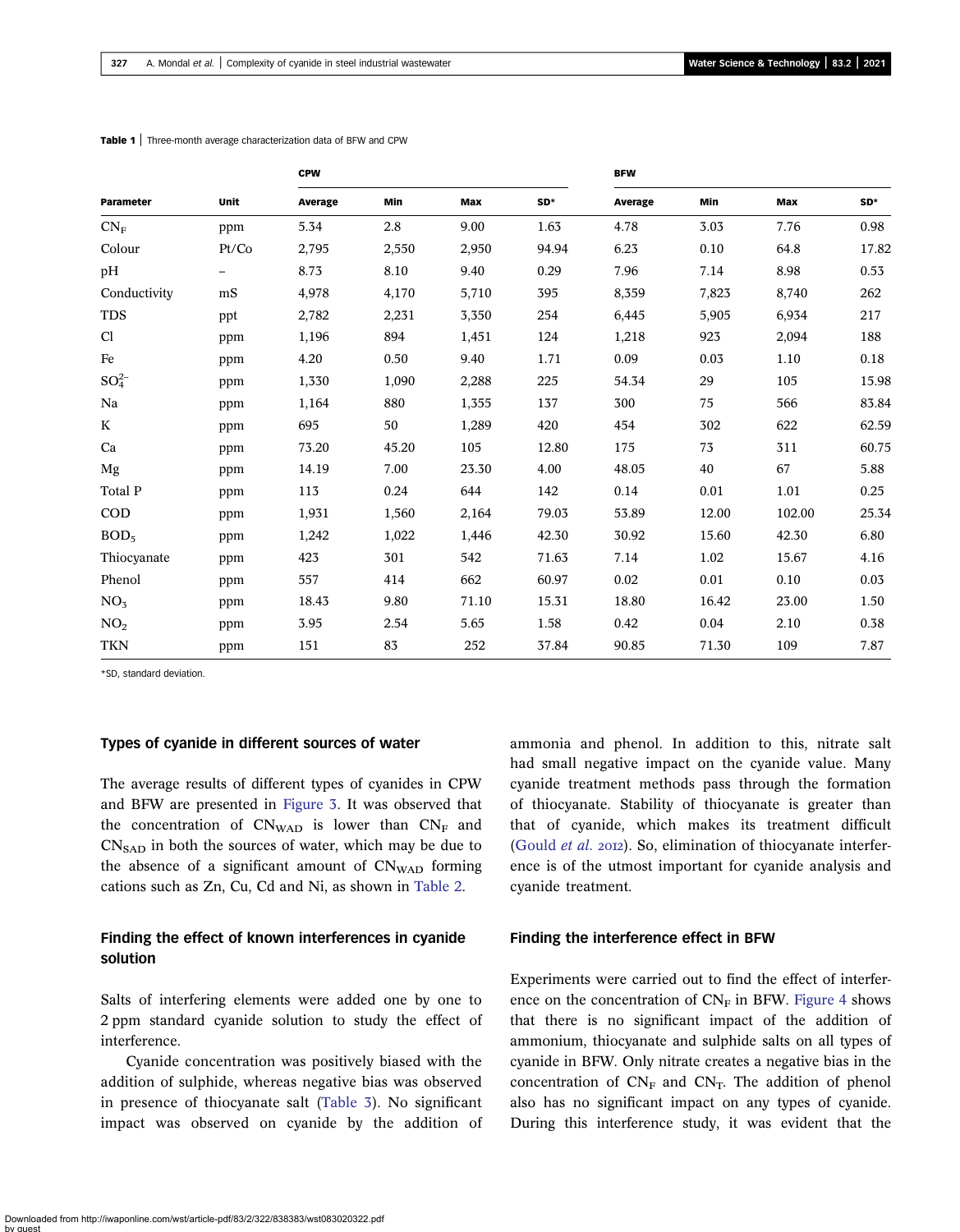<span id="page-6-0"></span>

Figure 3 | Comparison of CN<sub>F</sub>, CN<sub>WAD</sub>, CN<sub>SAD</sub> and CN<sub>T</sub> in two different sources of water.

Table 2 | Zn, Cu, Cd and Ni in CPW and BFW

| Parameter  | <b>CPW</b> | <b>BFW</b> |
|------------|------------|------------|
| $Zn$ (ppm) | 1.53       | < 0.1      |
| $Cu$ (ppm) | < 0.1      | < 0.1      |
| $Cd$ (ppm) | < 0.1      | < 0.1      |
| $Ni$ (ppm) | < 0.1      | < 0.1      |

**Table 3** Variation of  $CN_F$  in presence of know interferences in standard solution

| <b>Addition of known interferences</b> | Initial $CN_F$ (ppm) | After treatment.<br>$CN_F$ (ppm) |  |
|----------------------------------------|----------------------|----------------------------------|--|
| Ammonium salt                          | 2.0                  | 2.1                              |  |
| Nitrate salt                           | 2.0                  | 1.7                              |  |
| Thiocyanate salt                       | 2.0                  | 1.2                              |  |
| Sulphide salt                          | 2.0                  | 4.2                              |  |
| Phenol                                 | 2.0                  | 2.05                             |  |

interference effect is significant mainly for the  $CN_F$  content rather than the  $CN<sub>WAD</sub>$  or  $CN<sub>SAD</sub>$ .

### Finding the interferences effect in CPW

[Figure 5](#page-7-0) illustrates the interference effect results in CPW, which show that addition of thiocyanate and sulphide has a great impact on  $CN_F$  as well as total cyanide. The addition of nitrate and ammonium has a small impact on  $CN_F$  only. No significant changes were observed in any type of cyanide after the addition of phenol to CPW. The interference effect of all these elements is only evident in free and total cyanide, which is similar in BFW. No significant effect was observed on the CN<sub>SAD</sub> and CN<sub>WAD</sub> values.

### SUMMARY AND CONCLUSION

The physico-chemical properties of real coke plant and blast furnace wastewater collected from a steel plant were analysed and compared. CPW is associated with very high amounts of phenol, sulphate, thiocyanate, COD, BOD and colour compared to BFW. Whereas TDS, conductivity, Ca and Mg are higher in BFW. No strong correlation exists between  $CN_F$  and other physico-chemical properties of CPW and BFW, as shown by Pearson's correlation analysis. Variation in  $CN_F$  content is higher in CPW than BFW, with standard deviations of 1.63 and 0.98 respectively. The interference effect is mainly observed in  $CN_F$  content, as  $CN_{WAD}$ and  $CN<sub>SAD</sub>$  do not shown any significant changes with the addition of phenol, nitrite, ammonium, thiocyanate and sulphate salts. The concentration of  $CN<sub>WAD</sub>$  is significantly lower (1.91 ppm and 1.15 ppm in CPW and BFW respectively) than other type of cyanide present.  $CN_F$  concentration is affected more in CPW due to the presence of more interfering elements than in BFW. The results showed that the water matrix is completely different in the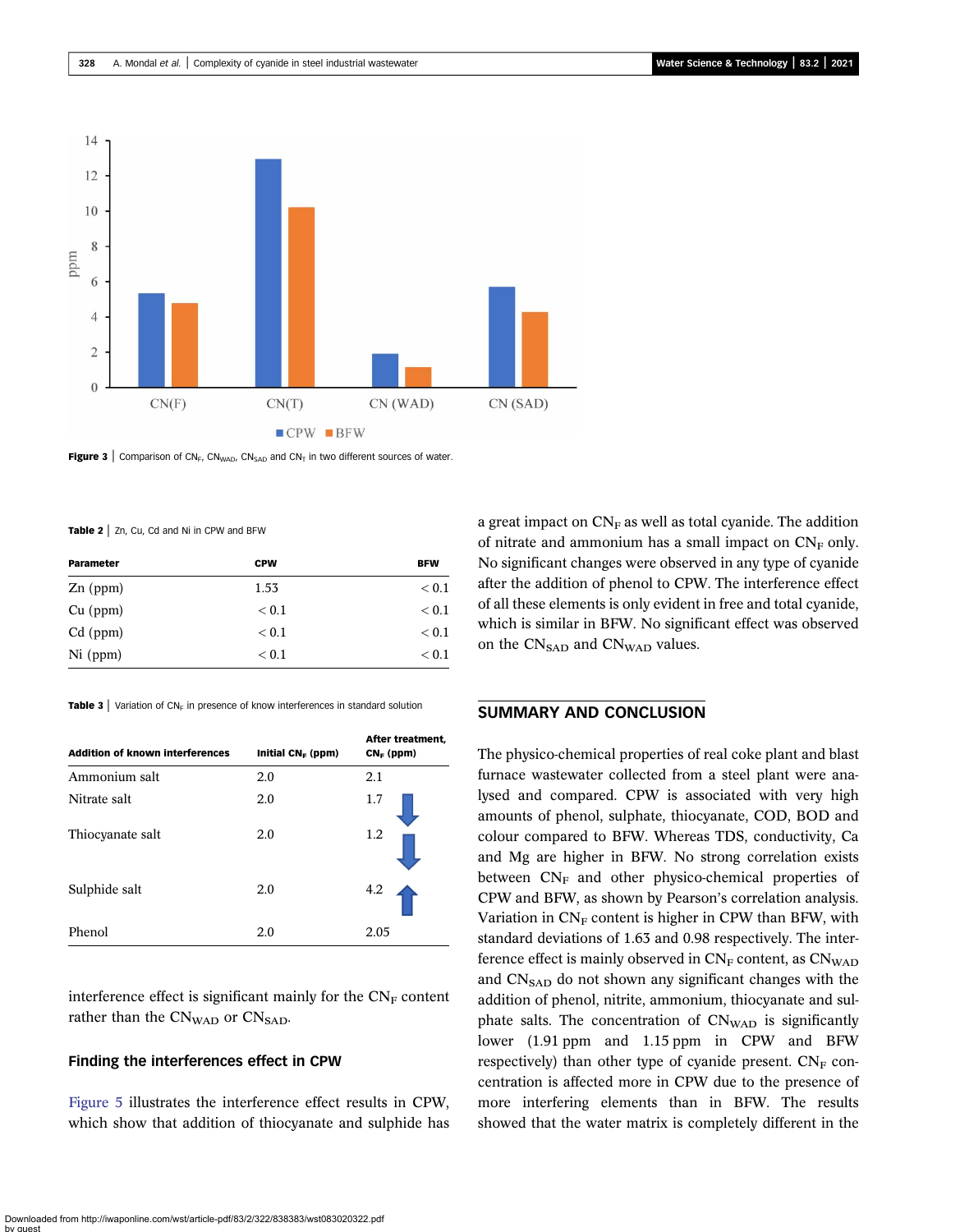<span id="page-7-0"></span>

Figure 4 | Variation of cyanide concentration in presence of known interferences in BFW.



Figure 5 | Variation of cyanide concentration in presence of known interferences in CPW.

two sources of water. Different treatment processes for the two different sources of wastewater are therefore recommended for disposal or reuse.

## ACKNOWLEDGEMENT

The authors are grateful to Research and Development of Tata Steel for financial help in completing this project.

## DATA AVAILABILITY STATEMENT

All relevant data are included in the paper or its Supplementary Information.

### REFERENCES

Alcamisi, E., Matino, I., Porgio, G. F. & Colla, V. 2014 Wastewater Treatment in Iron and Steel Industry: Process Integration for